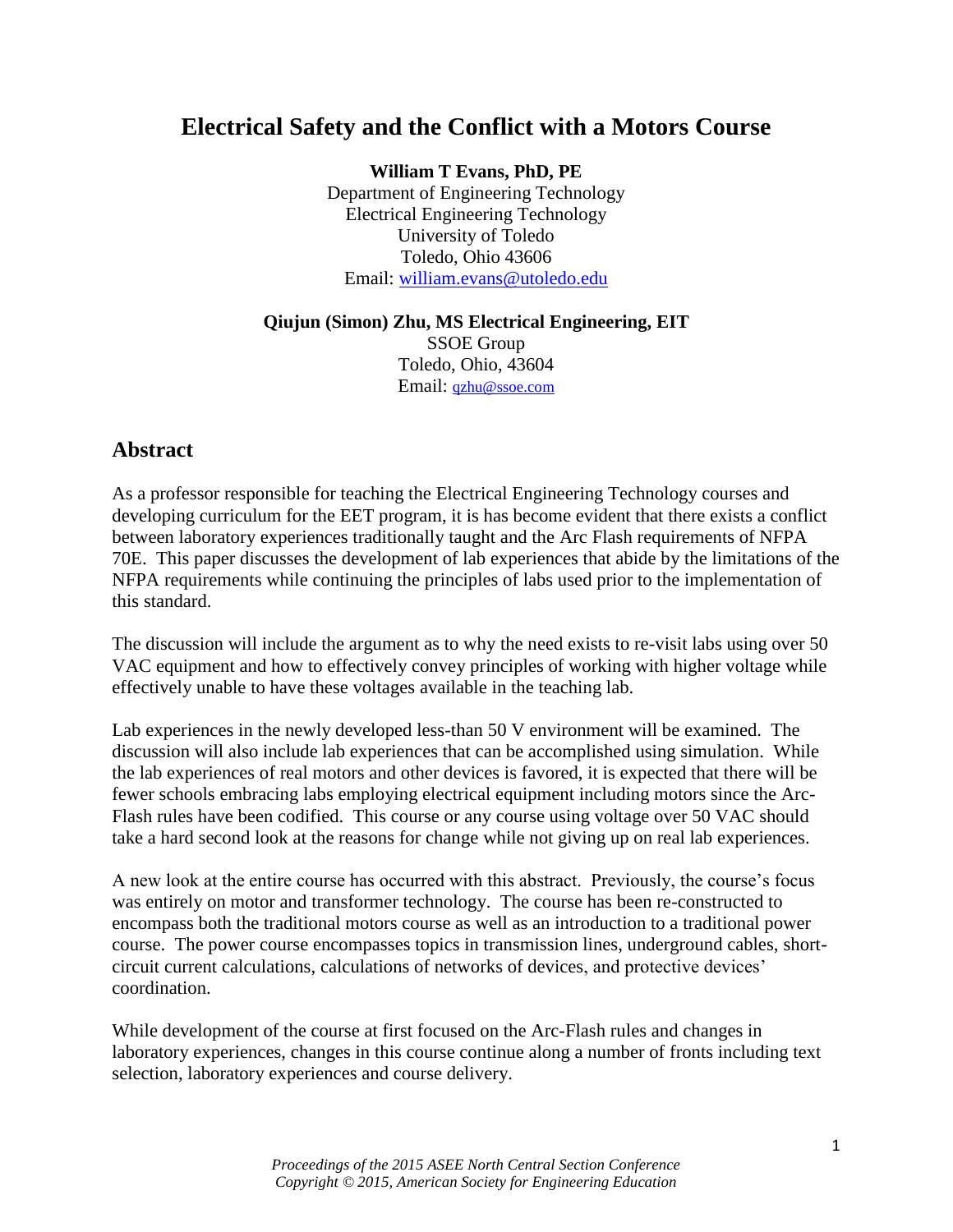#### **Introduction**

Coursework many times is developed out of a tragedy and this is one. The tragedy was the death of a fellow professor in the EET program – Dr. Ahmad Farhoud. His sickness and eventual passing was the cause of much concern for the program and the entire department as others shifted over to "help out" with the courses for Ahmad.

#### **Course Development**

One of the courses taught by Prof. Farhoud was the course commonly referenced as the motors course – EET 4350. The course name and description includes more than simply motors and is given below. This course is taught twice each year – in Fall semester during the days and in Spring during the evenings. The course is a 4-hour course with 3 hours of lecture and a one credit two-hour lab. The course had been taught in the same format for at least 20 years with Ahmad inheriting the course from a prior EET professor about 14 years ago at the time of that professor's retirement.

The course description follows:

#### *EET 4350 – Electric Power Systems*

*This course constitute a study of AC/DC machines, including transformers, power transmission and the regulation governing them as specified by the industry and the National Electric Code. It covers the construction, operation, selection and control selection DC/AC generators and motors. This course also enhances the student's lab experience by connecting motors and generator in the lab and analyzing test results.* 

The Electric Power Systems course was taught by a part-time instructor during the year of Ahmad's illness. While this instructor was experienced in the subject material, it was determined that the course needed a full-time professor with teaching experience in the subject to take responsibility for the course and possibly take the course on as a regular teaching assignment.

A first attempt to find a more permanent solution was to discuss the course with two professors from the Electrical Engineering Department. At the University of Toledo, the Engineering Technology Department is part of the College of Engineering and share a common space in the Nitchke/North Engineering Complex. Either would have been potential instructors for the course since they were both recently retired. Their interest was genuine. But, ultimately both declined to take on the task. They both, however, recommended a change to a new text – Principles of Electric Machines and Power Electronics by P. C. Sen (Wiley). The prior text was Rotating Electric Machinery and Transformers by Richardson and Caisse (Prentice Hall). The text was changed. This text change was only partially accepted by the students. Problem sets tended to be very difficult and students tended to give up before completing even the easiest ones.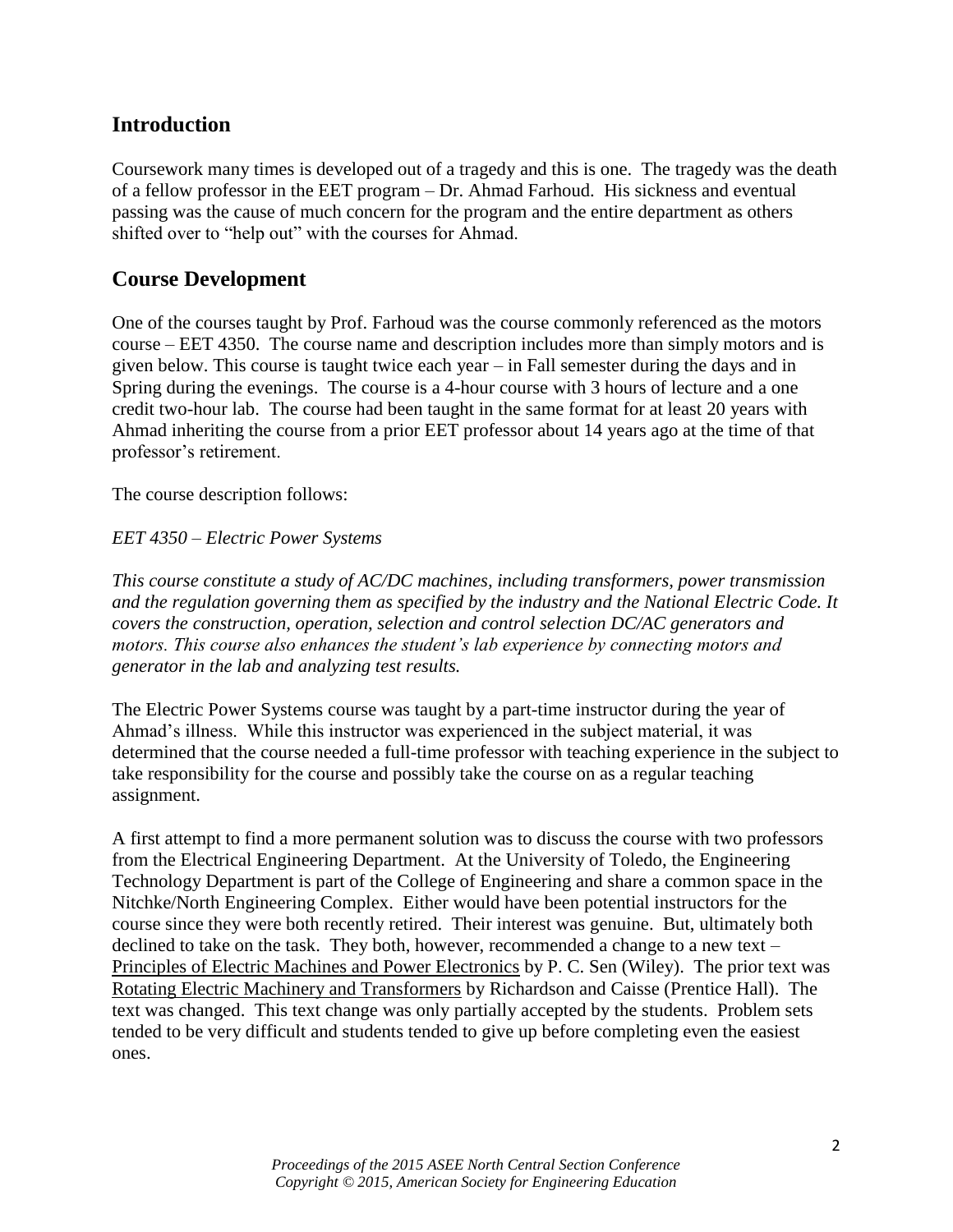With availability of part-time qualified instructors at a premium, it was decided that the EET professor was the choice to teach the course starting Fall 2013. He had not taught the course before. He had taken the EE Motors course as an undergraduate successfully as an EE student. The lab for that course was a one-hour course separate from the class-room course and he had been 'excused' from taking it (the result of a sympathetic advisor). He did have 15 years of industrial experience before coming to the university and had kept active in the intervening years with motor technology. He was not, however, prepared to teach the course and the start of the fall semester was less than a week away.

## **Lab Development**

In Fall 2013, the instructor had tried to track down the labs for the course. These labs were reportedly at a bookstore on campus so he took a walk over to the bookstore to pick up a set. On the way back, he stopped at the Safety Building to discuss the safety of the laboratory since he had some interest in the possibility that the NFPA 70E 2013 Standard was not being enforced. The safety personnel were in their offices that day and questions posed concerning the safety of the laboratory equipment was met with a resounding 'no way'. The labs taught in the existing format with voltages in excess of 50 VAC were not going to happen. Excerpts from NFPA 70E 2013 are included in Appendix 1.

The lab equipment under consideration was the Hamden equipment. It was old but efficient. The labs were printed and ready to go. However, if anyone tried to use them and a student get hurt, both the university and the instructor would be liable.

The next step was to regroup and begin to write labs from scratch with equipment less than 50 volts. The result was to provide the lab experiences with low-voltage equipment as well as some simulation labs if they could be developed. The decision was made at that time to write new labs.

After making the decision to change, there was still some curiosity as to the validity of the decision to change the labs. A number of fellow practicing electrical engineers were queried and all agreed that the Hamden equipment was not safe with regard to the present OSHA requirements. The question was also posed to the electrical community on a prominent electrical internet forum. The answer was the same. The need to be safe was paramount even though the Arc-Flash rules were for industry and not educational institutions.

The question was also posed to a number of fellow professors. No one in this university would discuss the question of suspending labs for Arc-Flash, a disappointing but not unexpected occurrence. However, at a forum of heads of departments (sitting at a dinner table during a recruiting visit), several opinions were voiced and none disagreed that the decision to abandon the Hamdan equipment and stay at less-than 50 volt labs was a mistake. Their conclusion was that most schools had abandoned the lab component of the course entirely. This was a course that EET programs should not be willing to do since EET is a hands-on curriculum and the desire for hands-on labs has been a distinctive of the program. Other comments were that their schools had abandoned the hardware and moved to a simulation-only lab experience with computer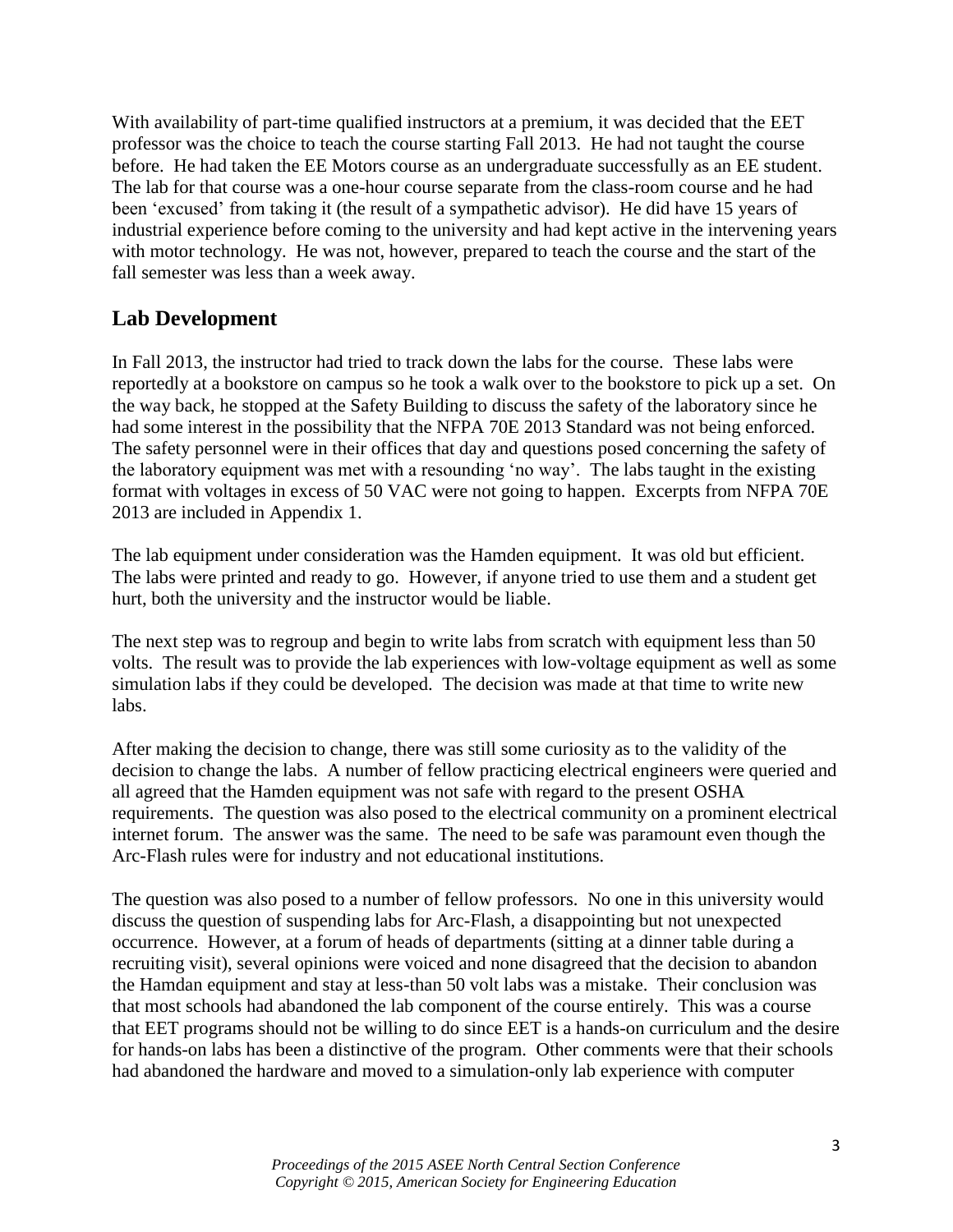output. This also was not an acceptable course of action, because the purpose of education is to help the students to prepare for the proper actions when facing the problems in the real life.

## **Results**

After a year, the book was deemed too difficult and a subsequent change was made. The test chosen was Electric Machines – Principles, Applications, and Control Schematics by Dino Zorbas. The text was used in Fall 2014 with better results. The text has both exercises scattered in the text as well as problems at the end of the chapter. A combination of the both exercise and end-of-chapter problems seems to be an acceptable expectation for most EET students. The course was taught in Spring 2015 via a part-time instructor. Results from this class were not acceptable due to lack of some theoretical concepts with the instructor.

The course was also still too difficult for most students and a further look for a text occurred. Again, the complaints were that too many students avoided the homework due to difficult problem sets.

Subsequently, a different approach to the text occurred for Fall 2015. Two texts were used:

Schaum's Outline Of Electric Machines & Electromechanics,  $2<sup>nd</sup> Ed$ , S. A. Nasar and:

Schaum's Outline Of Electrical Power Systems, 1<sup>st</sup> Ed, S. A. Nasar

A different tact was also taken concerning expectations and grades. The course now has a quiz each week with homework somewhat required but answers were given in advance. The Schaum's books have a number of worked problems and can be a good source of homework. The students were required to only have a small index card with them for the quizzes so they had to organize the problems for the week in a small area and be ready to solve one or two problems from the list.

With the second text, Outline of Electrical Power Systems, additional topics could be explored outside of motors. This gave a greater breadth to the course although the topics were treated in a survey manner. They included topics in transmission lines, fault calculations and system admittance. The course moved very fast in the later weeks but was satisfying in that the students were introduced to a number of topics they would not have had previously.

In the Spring 2016, this course is taught by another part-time instructor, a young Engineer In Training working at a local engineering consulting firm. He was a successful student graduated from EET department and later obtained his MSEE degree in 2014. He is expected to use his education and working experience to help the students to understand the course's material, bring real-life problems to the classroom to inspire students thinking practically.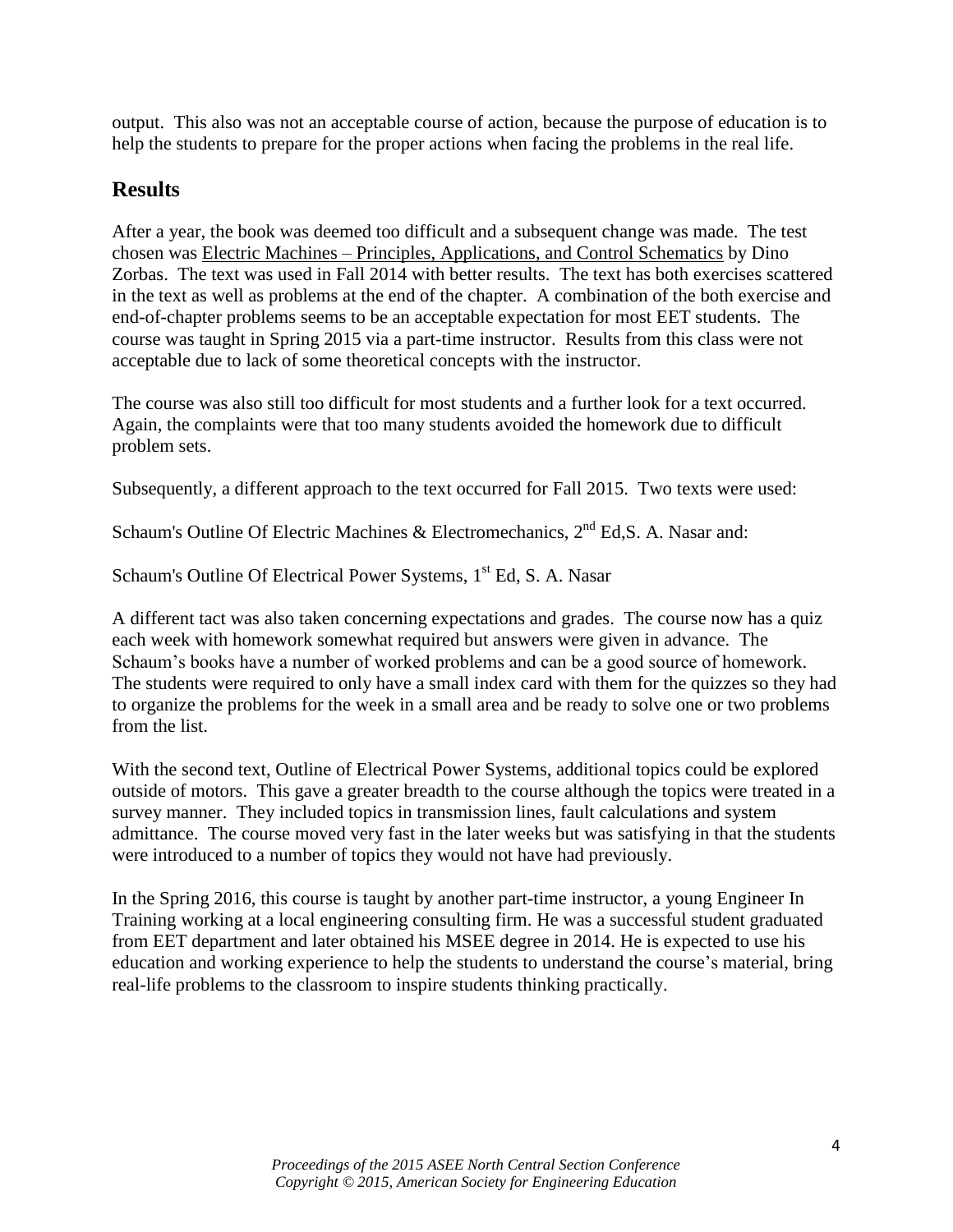Topics presently include:

Maxwell's Equations RMS derivation AC steady state AC power Magnetic equations Solenoids Transformers Motor circuits AC motor fundamentals DC motor fundamentals Servo and stepper motors One-line and power distribution (Introduction) Power transmission (Introduction) Short-Circuit Computing, Arc Flash Boundary and Incident Energy Calculation Protection Devices' Coordination (Introduction)

The labs follow the text usually by about a week or two and generally complement the text. The first two labs were introduced to make sure the student knew the steps in wiring a traditional motor starter without hooking it to power as well as the drawings that show the motor – the oneline and the three-line drawings. It was explained that the one-line drawing serves as the drawing of record if an OSHA official inspects the facility. The fault currents should be placed on the one-line at various points to show the distribution of fault current in the facility. Some problems in the second Schaum's book offered calculation results to supplement the one-line diagram's fault current listings.

Students will also have the chance to be exposed to three useful topics in the power system in addition to the Electric Motors, these three introduction topics will help them to obtain basic power engineering knowledges they may face in the future.

### **Discussion with Students**

The students who took the course in the year between the changes that have been outlined here and the end of Ahmad's active tenure had many comments that helped to shape the present course. One student encouraged the use of safety equipment in the lab using the Hamden equipment. This led to the effort to stop by the safety building which was really a request for use of safety equipment including glasses. This comment was timely in that even the students knew that there were problems with their exposure to 230 VAC in an open environment even though the university had tended to ignore the problem.

The labs are presently being reviewed to provide a better over-all experience while maintaining integrity of the lab experiences. There are some complaints pertaining to the degree of difficulty of some of the labs in which students are unable to adequately complete the labs in a timely manner. The lab equipment provided was bought in Fall 2013 and used by students in that semester. Equipment is being evaluated to upgrade and fix the items needing replacement.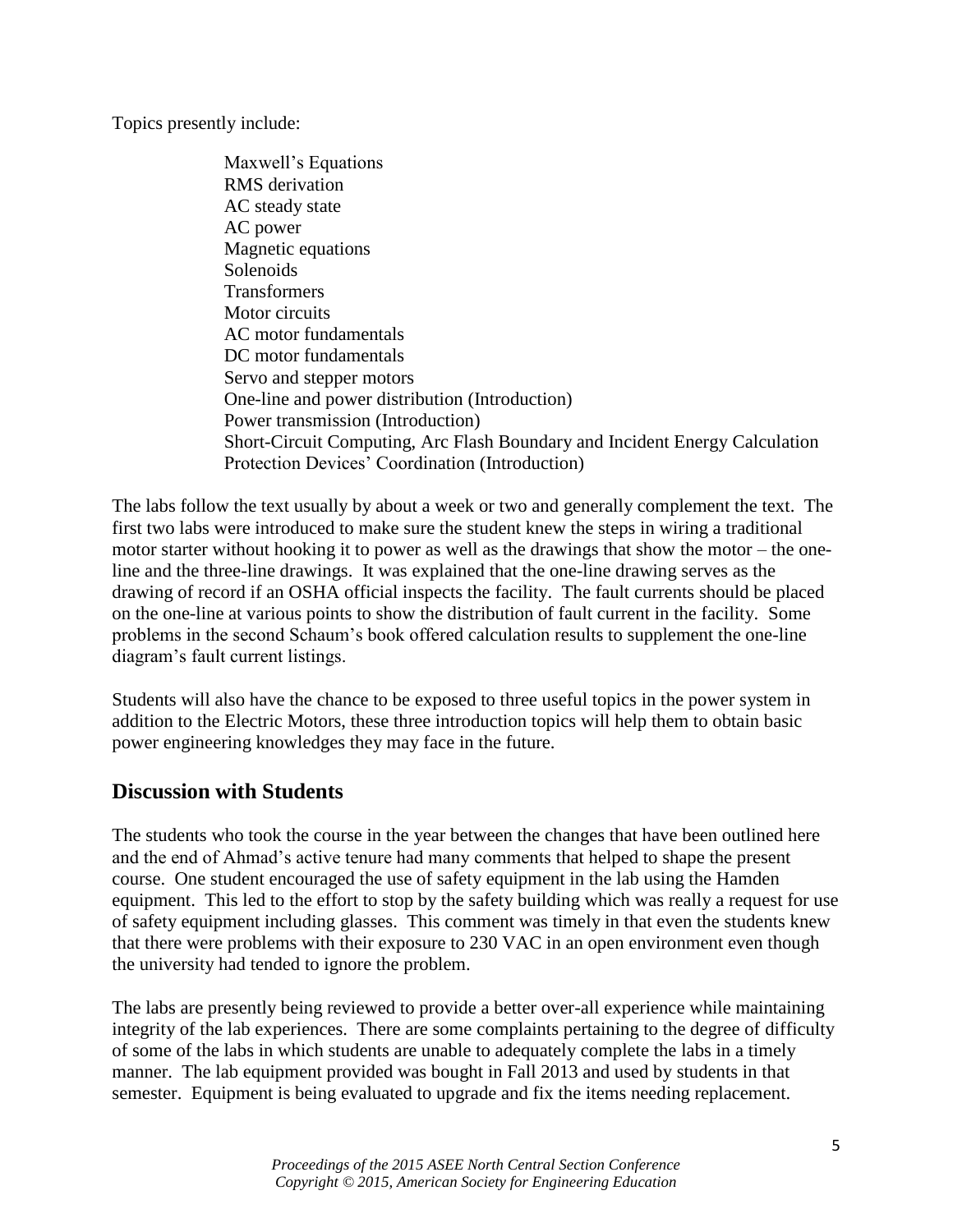What happened to the Hamden Lab? The EE classes continue to use it and upgrade to newer equipment still above the 50V threshold. Teaching assistants are assigned to teach the labs and students continue to learn on this equipment.

The use of videos in this course will be continued and enhanced as the course moves forward.

The program also received commitment for some VFD motor controllers from a reliable vendor recently. The use of small 3-phase VFD motors and motor controls is a plus going forward since the current and voltage can be displayed in the display window of the drives. Going forward, the course will continue to provide the less-than-50 volt labs but carefully move to include state-ofthe-art motor controls with protection for the student.

#### **Summary**

The Motors course needed to be changed but the manner in which the change came about was not expected or desired. The sickness and passing of one of the best professors in EET was not planned nor was the ensuing division of his courses among other faculty a planned occurrence. Events unfolded, however, and courses were ultimately re-assigned. The Motors course was one of these courses. The attempt by the authors to examine this course led to a number of changes. First, the book was changed. Then the labs were changed.

This may be considered by some as 'just soldiering on'. However, there needs to be an evaluation as to how any course is taught based on the changes of the profession. This is a responsibility of the professor. The needed changes were implemented even while there has been continuing effort to evaluate whether the decision to abandon the Hamden equipment was correct. The professor should give primary consideration to how best to give students experiences similar to those of prior years but that are considered safe by today's standards.

Hopefully, there will be discussions about the merits of the changes of the Motors course as they pertain to other universities and the need for true hands-on lab experiences coupled with the theoretical concepts they demonstrate. Nothing would have pleased Ahmad more.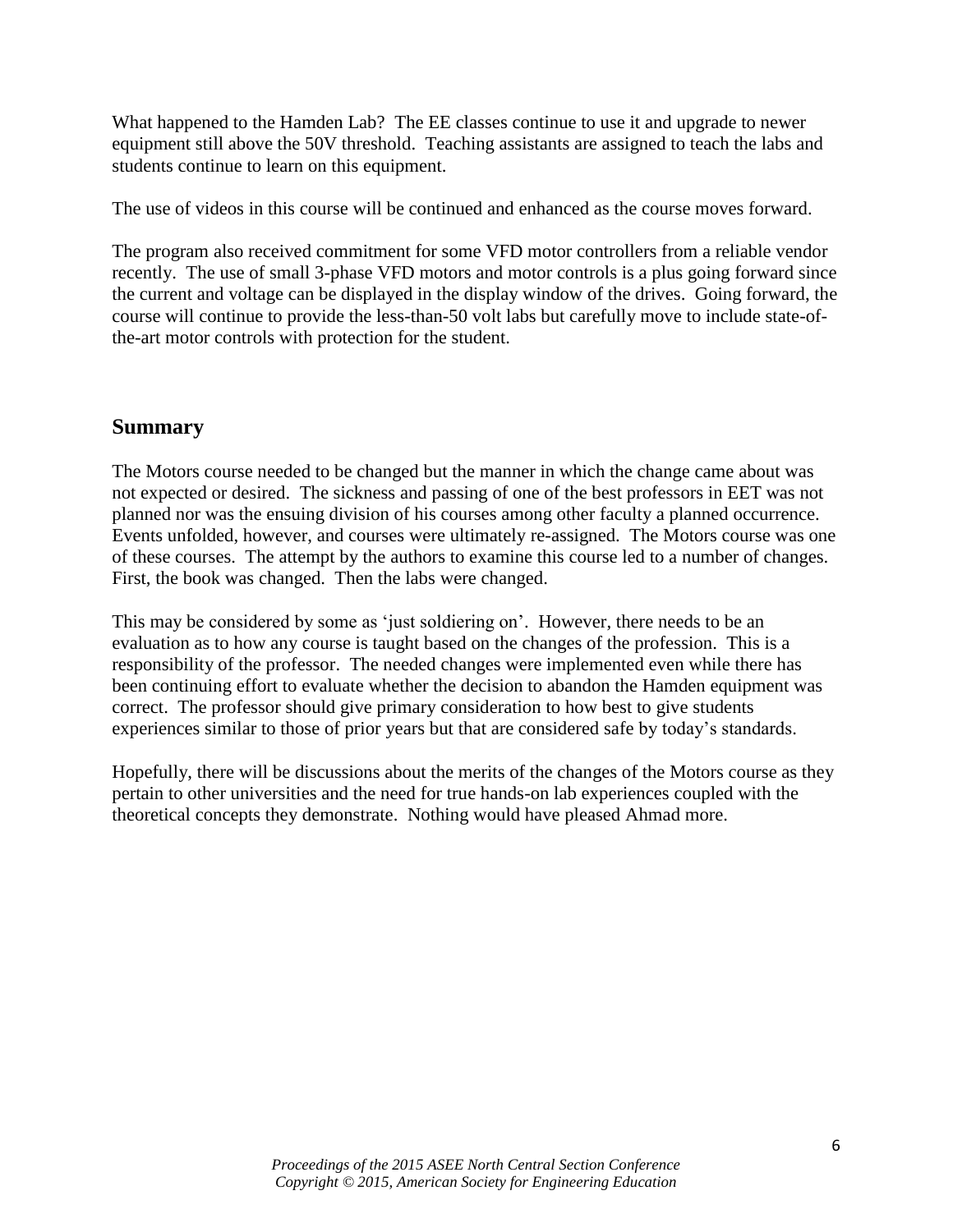## **Bibliography**

- 1 Principles of Electric Machines and Power Electronics by P. C. Sen (Wiley).
- 2 Electrical Safety, the NFPA and PLC Safety, ASEE 2013 Atlanta National Convention, William T. Evans, PhD, PE
- 3 Electric Machines Principles, Applications, and Control Schematics by Dino Zorbas (Cengage)

#### **AUTHOR INFORMATION**

**William Ted Evans**, Professor, PhD, PE U. of Toledo, Engineering Technology Dept. University of Toledo, Toledo, Ohio 43606, william.evans@utoledo.edu

BSEE, 1971, U. of Illinois, U-C MSEE, 1975, U. of Toledo, PhD, IE, 2005, U. of Toledo

**Qiujun (Simon) Zhu,** MSEE, EI SSOE Group, Toledo, Ohio, 43604, [qzhu@ssoe.com](mailto:qzhu@ssoe.com) BSEET, 2011, U. of Toledo, MSEE, 2014, U. of Toledo